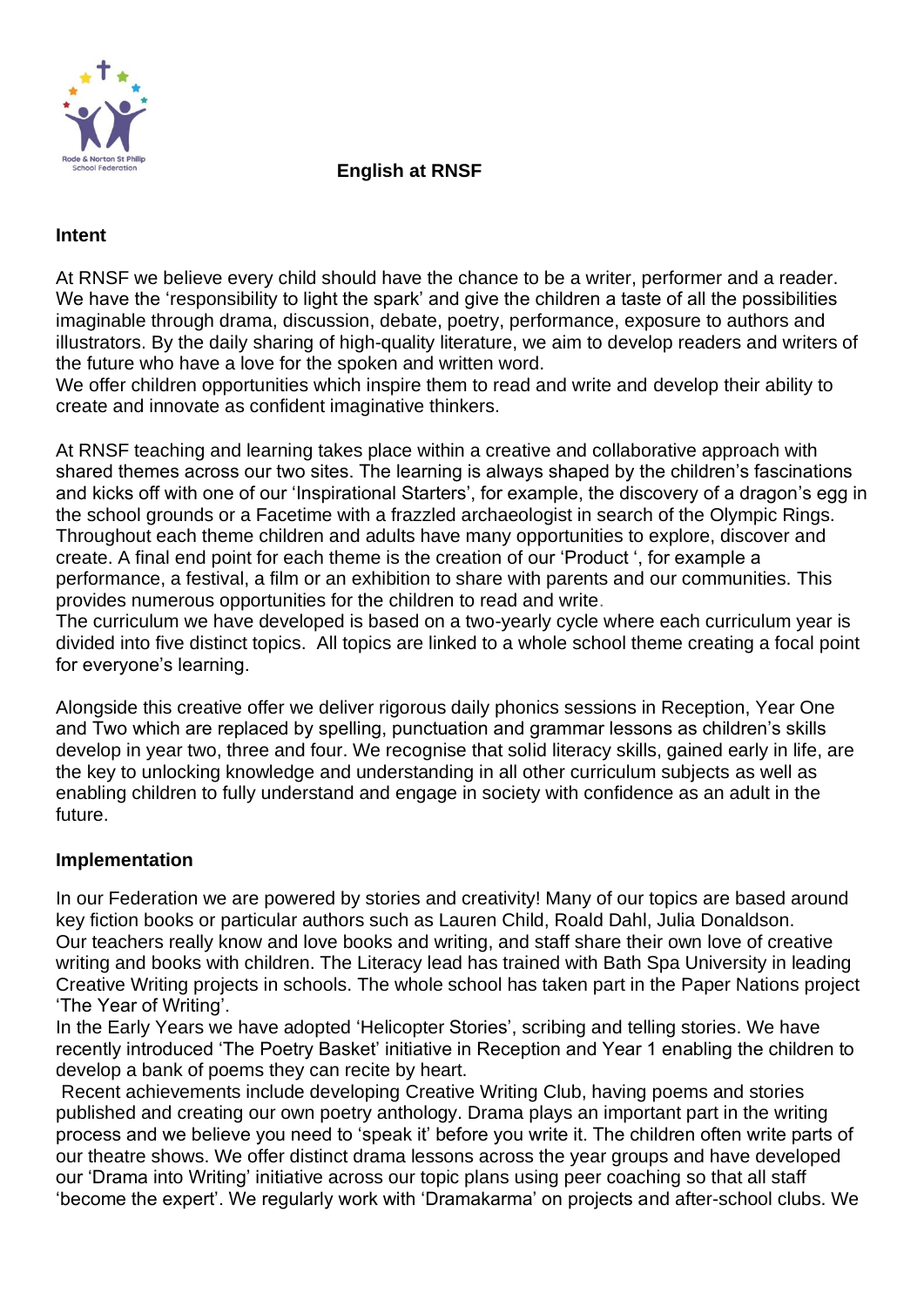are committed to producing a whole school theatre production every three years in a professional venue.

We have a rigorous and well-organised English curriculum that provides inspiring and purposeful opportunities for speaking, reading, comprehension and writing. Woven in with our cross-curricular topic themes. Each year group follows their English 'Progression Map' which details the core books and genre focus for each half-term and the reading and writing objectives being addressed. These maps include detailed information on specific phonics and SPAG to be taught progressively in each half-term.

## *Phonics and Reading*

We currently follow the 2007 Letters and Sounds document for the phonic teaching order. Our early book band reading books follow this sequence. We use the Read Write Inc. grapheme flash cards, formation ditties, sounds mats, and alphabet friezes in classrooms. In the Summer term 2022 we will invest in training and resources in order to implement the 'Unlocking Letters and Sounds' phonics scheme in September 2022.

Our teachers and teaching assistants are well-trained in Phonics and staff attend regular training with the Somerset Literacy Network.

Our colour-banded book stock is phonically decodable from pink to gold level and predominately consists of books from the Phonics Bug, Big Cat Phonics and Floppy's Phonics reading schemes. We have a wide range of 'free reader' book titles across both sites which we are in the process of grading into bronze, silver and gold.

Children read regularly either one-to one with an adult or in small, guided groups. Children are encouraged to re-read their reading book in order to develop fluency and comprehension. Various incentives are used in each class to encourage children to read at home including 'Read the Rainbow' in year 2 and 100-point charts in Year 4.

Quality books are given a high profile across the school, included in subject displays and corridors. Our libraries are well-stocked and include the latest fiction.

We have invested in multiple copies of certain books and encourage children to tick them off on the '100 Books to Read in Primary School' record sheet. This exposes them to all the best highquality children's fiction and classic authors.

Year 4 children apply for the role of school librarians and help to manage the running of the library at Rode.

Every year we take year 1 and Year 3 children to the Bath Children's Literature Festival to meet authors. We also have author visits into school.

## *Vocabulary, Oracy and Comprehension*

Great focus is put on encouraging children to read for meaning. Children are given numerous opportunities to discuss texts, use inference and explore characters motives using drama techniques. Comprehension skills are tested in our termly reading tests.

Vocabulary development forms an important of most lessons, not just in English. Children are encouraged to explore the meaning and etymology of words in all curriculum areas and make links in their learning. Teachers have taken part in 'Vocabulary is Vital' training. Events such as our whole school 'Word Week' provide an opportunity to focus on exploring vocabulary and transferring it into speech and writing.

Across the school we use Voice21 resources to develop speaking and listening games and activities. We are in the process of mapping a progression of oracy skills across the school onto our whole school curriculum plans. 'Talk About It' Week provides opportunities to develop skills of storytelling, expression, debating and arguing, speech and letter writing and performance poetry. Ultimately, our aim is to provide children with the vocal confidence and sophisticated vocabulary to be able to express their ideas and opinions across all curriculum subjects and in their wider life.

#### *Writing and Spelling*

Across the school children follow the National Curriculum programme of study for their year group developing writing in a range of styles and genres.